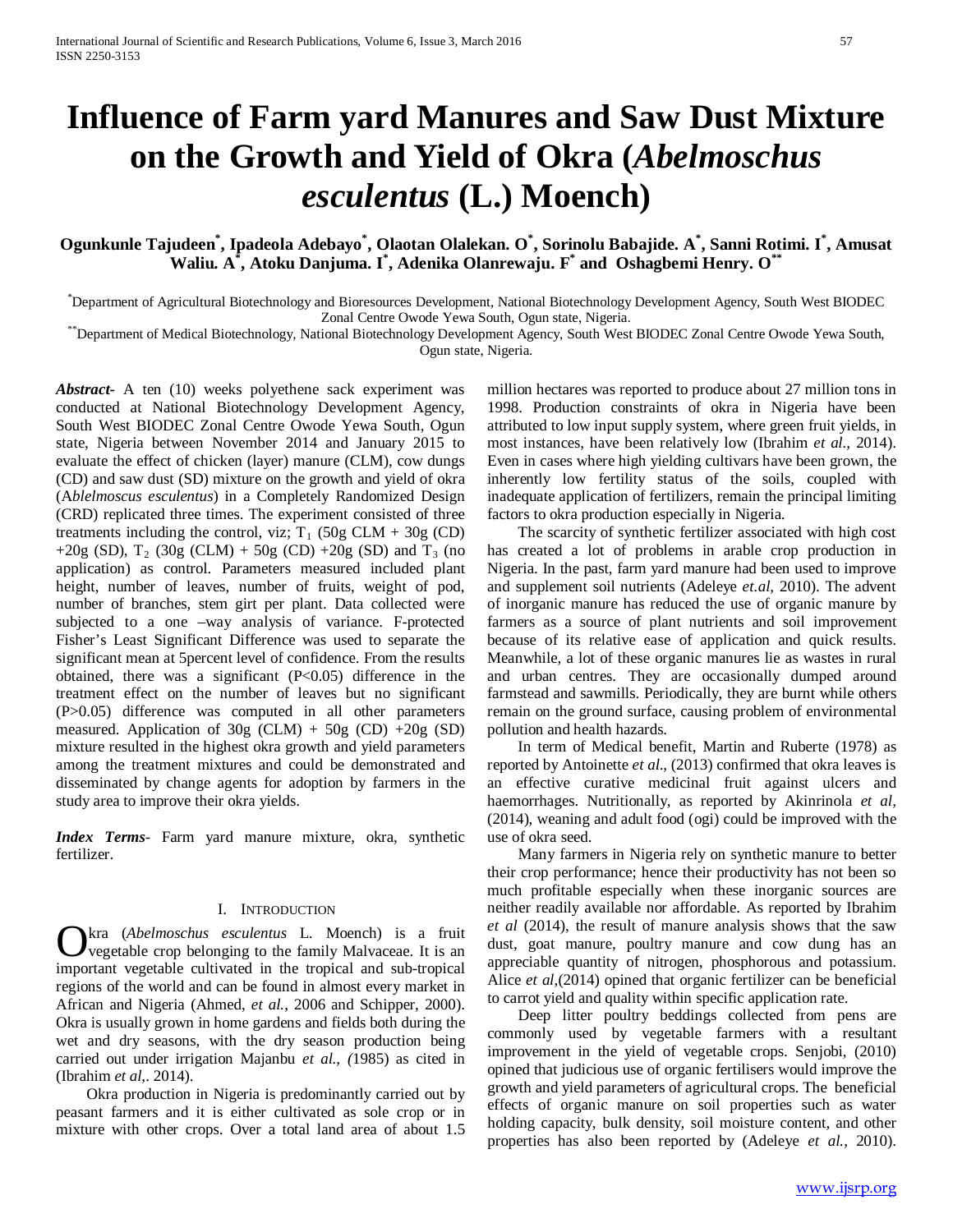According to Premsekhar and Rajashree (2009), farm yard manure influences the growth and yield of okra.

 As confirmed by Uka *et al.,* (2013), both mineral (NPK) and organic manure (cow dung and poultry droppings improved the growth performance of *Abelmoschus esculentus* seedlings, but to varying degrees. Many of the wastes such as saw dust, cow dungs and poultry dung can be of benefit to peasant farmers who cannot afford to purchase inorganic manure when combined to boost their crop performance.

 Numerous researchers have worked on the combination of organic and inorganic fertilizer with a resultant increase in crop yield and improvement in soil physico-chemical properties. According to Akinde *et al.*, (2003), significant yield increase in okra (*A. esculentus*) has been obtained with the combination of ground rock phosphate and poultry manure rather than sole application of each separately. It is on this background that poultry manure, cow dungs and saw dust are combined to assess their combine effect on crop yield. The objective of this trial therefore is to evaluate the growth and yield response of okra to the mixture of chicken layer manure, cow dung and saw dust as a common waste to facilitate their effective combine usage in crop production as well as boosting their crop yield.

#### II. MATERIALS AND METHODS

#### *A. Experimental area*

Geographically, Owode - Yewa lies between latitude  $6^0 48^1$ N,  $2^{\circ}$  57<sup>1</sup> E and longitude 6.8<sup>0</sup> N 2.95<sup>1</sup> E (Wikipedia, 2014). Specifically the Biodec centre has a geospatial coordinate of N  $06^0$  43.712<sup>1</sup> E 002<sup>0</sup> 59.531<sup>1</sup>, obtained from field survey 2015 via the use of hand-held GPS receiver, (model etrex, legend H, Germin). Ecologically, the area lies in the rain forest zone with two raining seasons from February to July and September to November. The rest months are characterized by dry season and hamattan.

## *B. Source of seed and seed test.*

 Improved variety of okra seed *Abelmuscus esculentus* L. Moench was collected from the head quarter of Ado-odo farm settlement secretariat office along Ado - Odo town in Ado- odo /ota Local Government area of Ogun state, Nigeria. Seed viability test was done by (floating method). The floated seeds were separated and thrown away while the rest seeds were used for the trial

# *C. Organic manures and soil used for the trial.*

 Chicken layers manure (CLM) were collected from Kuntus farm along Ado-odo town, while cow dung (CD) and saw dust (SD) were gotten from a nearby kraal and saw mail industry in Owode -Yewa town, ogun state. Thirty six (36) polyethene sacks of 46 cm diameter and 50 cm height were purchased from owode-yewa market. The sacks were perforated at the bottom to allow easy water drainage. Soil samples used for study were collected by auger from 0-20cm depth around BioDec compound and used to fill the nylon sacks to an equal weight and height of 25kg and 30cm per sack.

#### *D. Treatment and experimental design*

 The trial consisted of two (2) treatment mixtures in gramme viz; (T<sub>1</sub>) 50 (CLM) + 30 (CD) + 20 (SD), (T<sub>2</sub>); 30 (CLM) + 50

 $(CD) + 20$  (SD). While,  $(T_3)$  no treatment served as (control). The sacks filled with soil were arranged 0.5 m apart with four (4) sacks per experimental unit and 1 m x 1m between each row. Treatment application was done at four (4cm) depth and ten (10 cm) away from the stem using ring method at three (3) weeks after planting (WAP). The whole arrangement was laid out in a Completely Randomised Design (CRD) and replicated three times making a total of thirty six (36) sacks for the whole trial.

#### *E. Management practices*

 Four (4) seeds of the okra seeds were planted 1.5 cm depth per sack at the centre of each polysack. The germinated seeds were then tinned to one seed per bag before the application of the treatment mixture. Watering and hand weeding was done when necessary. Two (2) potted plants were randomly selected for data collection from each experimental unit.

## *F. Treatment analysis*

 The chicken layers manure, cow dungs, saw dust (treatment mixtures) and soil used for the experiment were dried, crushed and analysed for their physico-chemical properties (Table 1).

#### *G. Data collection an statistical analysis*

 Agronomic and yield parameters measured were the plant height, number of branches, weight of pod, number of leaves and stem girth. The plant height was measured in centimetre using meter rule, number of branches was done by physical count, weight of fruit were measured in grammes with the use of digital sensitive balance (CAMRY, Model EK 5055). The number of leaves was obtained by counting and tagging to avoid repeated counting. The stem girth was gotten by measuring the circumference of the stem. Data collected were subjected to oneway analysis of variance and significant differences in the mean were separated using F- protected Least significant difference (LSD) at 5 percent confidential level.

#### III. RESULTS AND DISCUSSION

 The treatment mixture had variable effect on the plant height with the highest (71.02) cm from treatment  $T_1$  and the least (49.30) cm from treatment  $T_3$  (Control), but there was no significant (P>0.05) difference in the treatment effect on the plant height (Table 2). This is in line with the report of Ogunbanjo *et al,.* (2007) on maize that poultry manure gave the best performance for the two cropping seasons compared to the cow dung. This may be as a result of the high proportion of chicken layers manure which is frequently reported to contain high proportion of nitrogen needed for plant growth in the treatment  $T_1$  in this study.

 Statistical analysis of the result (Table 2) showed that there was significant (P<0.05) difference in the effect of the treatment mixtures on the number of leaves. Treatment  $T_2$  has the highest (38.17) while treatment  $T_3$  (control) has the least number of leaves (23.00). This may also be related with the findings of Mogapi *et al.,(*2013) who also observed an increase in leaf number of jute mallow (*Corchorus olitorius*) when treated with chicken manure and NPK fertilizer.

There was no significant  $(P>0.05)$  differences in the effect of treatment mixture on number of fruits, weight of pod, number of branches and stem girth. However, the highest effect was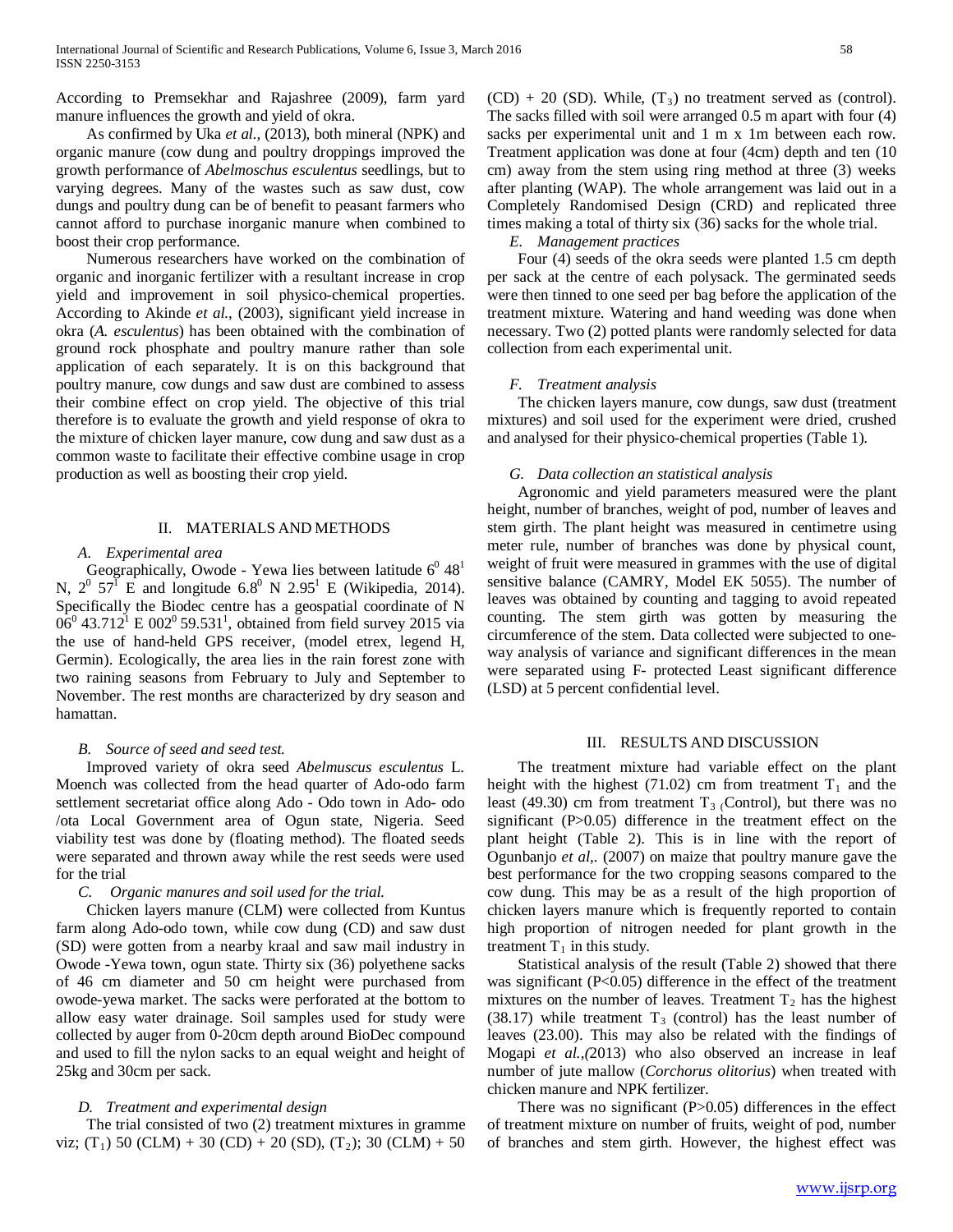recorded on treatment  $T_2$  in term of the number of fruits, weight of pods, number of branches and stem girth with the recorder values of  $(4.83)$ ,  $(97.33g)$ , $(4.67)$  and  $(5.44cm)$ . This may have been as a result of high content of phosphorous which is a macro nutrient necessary for seed and fruit formation in plant, while the list of the these parameters (2.83), (33.83g), (2.33) and (3.77cm) were recorded on treatment  $T_3$  (control).

# IV. CONCLUSION AND RECOMMENDATION

 From the results obtained in this trial it can be concluded that the application of the mixture of chicken (layer) manure, cow dung and saw dust could increase the growth and yield of okra. The best treatment combination was discovered to be 30 Chicken Layers Manure  $(CLM) + 50$  cow dungs  $(CD) + 20$  saw dust  $(SD)$ mixture in gramme as it has resulted to highest growth and yield parameters among the organic manures mixtures used and thus recommended for dissemination by change agents for use by okra farmers in and around the study area.

|  |  | Table 1- Physico-chemical Properties of soil and treatment mixture before the trial. |
|--|--|--------------------------------------------------------------------------------------|
|  |  |                                                                                      |

| Composition values             | Soil       | $\operatorname{Trt}$ , | $\text{Tr}t_{2}$         |  |
|--------------------------------|------------|------------------------|--------------------------|--|
| Sand g/kg                      | 78.12      |                        | $\overline{\phantom{0}}$ |  |
| Silt $g/kg$                    | 12.83      |                        |                          |  |
| Clay $g/kg$                    | 9.05       |                        |                          |  |
| <b>Textural classification</b> | Loamy sand |                        | -                        |  |
| <b>PH</b>                      | 6.14       | 6.22                   | 6.37                     |  |
| % O.C                          | 1.53       | 7.35                   | 8.21                     |  |
| Available P (ppm)              | 1.10       | 53.98                  | 55.11                    |  |
| Total N %                      | 0.22       | 0.74                   | 0.66                     |  |

| Table 2: Data on mean of parameters measured tenth $10^{\rm th}$ weeks after planting (WAP) |  |  |
|---------------------------------------------------------------------------------------------|--|--|
|---------------------------------------------------------------------------------------------|--|--|

| <b>TREATMENT</b>                 | Plant      |                     | Number Number | Weight | Number      | Stem girth |
|----------------------------------|------------|---------------------|---------------|--------|-------------|------------|
| (mixture)                        | height     | of leaves of fruits |               | of pod | of branches | (cm)       |
| (g)                              | $\rm (cm)$ |                     |               | (g)    |             |            |
| $\text{Tr}t_1$                   | 71.02      | 33.67               | 4.83          | 53.15  | 3.83        | 5.18       |
| $\text{Trt}_2$                   | 63.30      | $38.17*$            | 4.83          | 97.33  | 4.67        | 5.44       |
| $\text{Trt}_3 \text{ (Control)}$ | 49.30      | 23.00               | 2.83          | 33.83  | 2.33        | 3.77       |
| LSD(0.05)                        | ns         | 13.90               | ns            | ns     | ns          | ns         |

LSD (0.05), ns-No significant difference,  $* =$  significant at 0.05.

#### **REFERENCES**

- [1] E. O. Adeleye, L. S. Ayeni and S. O. Ojeniyi, (2010). 'Effect of poultry manure on soil physico-chemical properties, leaf nutrient contents and yield of yam (Dioscorea rotundata) on Afisol soil in South Western Nigeria', Journal of American science, Vol. 6 Iss10 pp. 871-878.
- [2] B.I. Ahmed, A. Abdulhameed, S.R. Yusuf and M. Aliyu, (2006): 'Comparative study of the defoliatory activities of Podagrica sjotedti and P. uniforma (Coleoptera: Chrysomelidae) on two intercropped okra varieties in Bauchi State Nigeria', Savannah. Journal of Agriculture, Vol.1Iss1pp.12- 14.
- [3] M.O Akinde, F.I. Oluwatoyinbo, J.A. Adediran, K.W. Buari, and I.O.Yusuf, (2003). 'Soil amendment affects the release of P from rock phosphate and the development and yield of Okra', Journal of veg. crop production, Vol. 9 Iss 2 pp 3-9. http://www.haworthprss/store/product.asp?sku=J068 , accessed 2nd may, 2015.
- [4] A. Akinrinola, M. Adejimi, V. Idabor, C. Oliseh, R.Sanni, H.Oshagbemi and O.Oyefuga.(2014). 'Dietary Fortification of Ogi (Maize slurry) with Okra seed flour and its Nutritional value'. Scholarly Journal of Agricultural Science Vol. 4 Iss 4 pp. 213-217
- [5] N.M. Alice, M.C. Gern, and M.C Gesine, (2014). 'Response of carrot (Daucus carota L) yield and quality to organic fertilizer', South African journal. of plant and soil, Vol.31Iss1pp 1-6 journal. of plant and soil, Vol.31Iss1pp 1-6 http://ajol.infor/index.php/sajps/artic accessed 25th Match, 2015.
- [6] S.A. Antoinette, K.A. Emmanuel, A.Kofi and K.D.Harrison,(2013). 'Growth and Yield of Okra (Abelmoschus esculentus l.) as affected by

Organic and Inorganic Fertilizers'.ARPN Journal of Agricultural and Biological Science. Vol.8 Iss 12.pp766.

- [7] U. Ibrahim, I. L. Hamma, M. Yahqub, and A.Namakka, (2014). 'Effect of Organic and Inorganic Fertilizers on Growth and yield of Okra (Abelmoschus esculentus (L.) Moench) In Zaria, Nigeria', Nigerian Journal. of Agriculture, Food and Environment.Vol.10 Iss 3 pp. 91-95.
- [8] E.M. Mogapi, M.Thembinkosi, M. Christopher, S. Ndapo and M. Sifanaele, (2013). 'Effect of chicken manure and commercial fertilizer on the performance of jute mallow (Corchorus olitorius)'. Agric. Biol. journal of North America, Vol. 4 Iss 6 pp. 617-622.
- [9] O.R. Ogunbanjo, J.A.I. Omueti, O.J. Jayeoba, 1.J.A. Omolaiye, I.O. Abiola and N.E. Uzokwe, (2007). 'Yield response of maize to animal manures and bulking agents in fortified composts', Asset series A, an International Journal Vol. 7 Iss1pp 87-98.
- [10] M. Premsekhar and V. Rajashree, (2009). 'Influence of organic Manures on the Growth and yield of Okra', American – Eurasian Journal of Sustainable Agriculture,Vol.3Iss 1pp 6-8.
- [11] R. R. Schippers,(2000). 'African Indigenous Vegetable. An overview of the cultivated species', pp 56 – 60. Chathman, U. K., NR/ACO.
- [12] B.A. Senjobi, A. C. Peluola, C. T. Senjobi, I. O. Lawal and B. T.Salam, (2010). 'Performance of Cochorus olitorius as influenced by soil type and organic manure amendments in Yewa North Local government Area, Ogun state', African journal of Biotechnology,Vol. 9 Iss 33 pp5309-531.
- [13] U.N. Uka, K.S. Chukwuka and M. Iwuagwu,(2013). 'Relative effect of organic and Inorganic fertilizers on the growth of okra (Abelmoschus